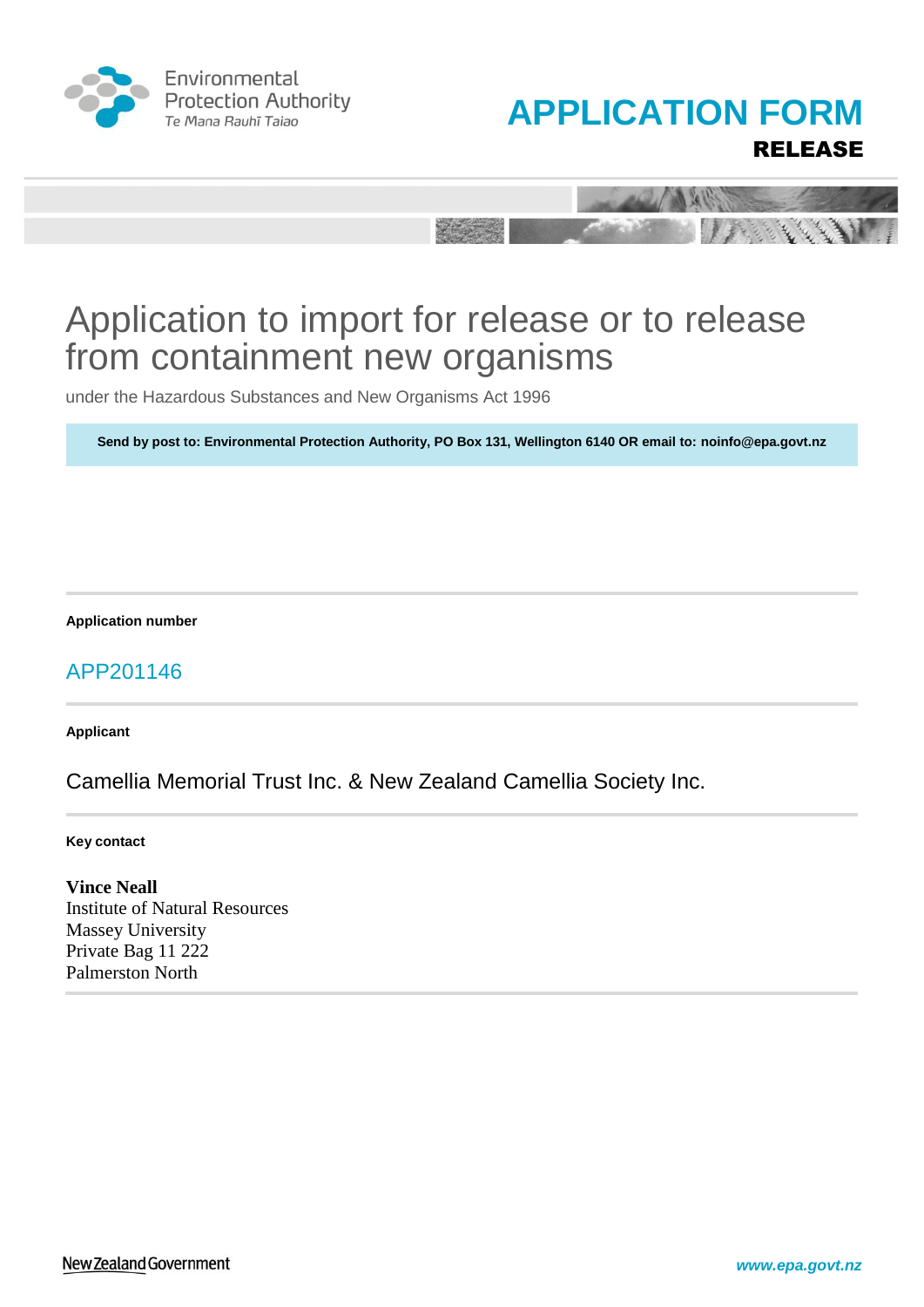## Important

This application form is to seek approval to import for release or release from containment new organisms (including genetically modified organisms).

The application form is also to be used when applying to import for release or release from containment new organisms that are or are contained within a human or veterinary medicine.

Applications may undergo rapid assessment at the Authority's discretion if they fulfil specific criteria.

This application will be publicly notified unless the Authority undertakes a rapid assessment of the application.

This application form will be made publicly available so any confidential information must be collated in a separate labelled appendix.

The fee for this application can be found on our website at [www.epa.govt.nz.](http://www.epa.govt.nz/)

If you need help to complete this form, please look at our website [\(www.epa.govt.nz\)](http://www.epa.govt.nz/) or email us at [noinfo@epa.govt.nz.](mailto:noinfo@epa.govt.nz)

This form was approved on 21 September 2011.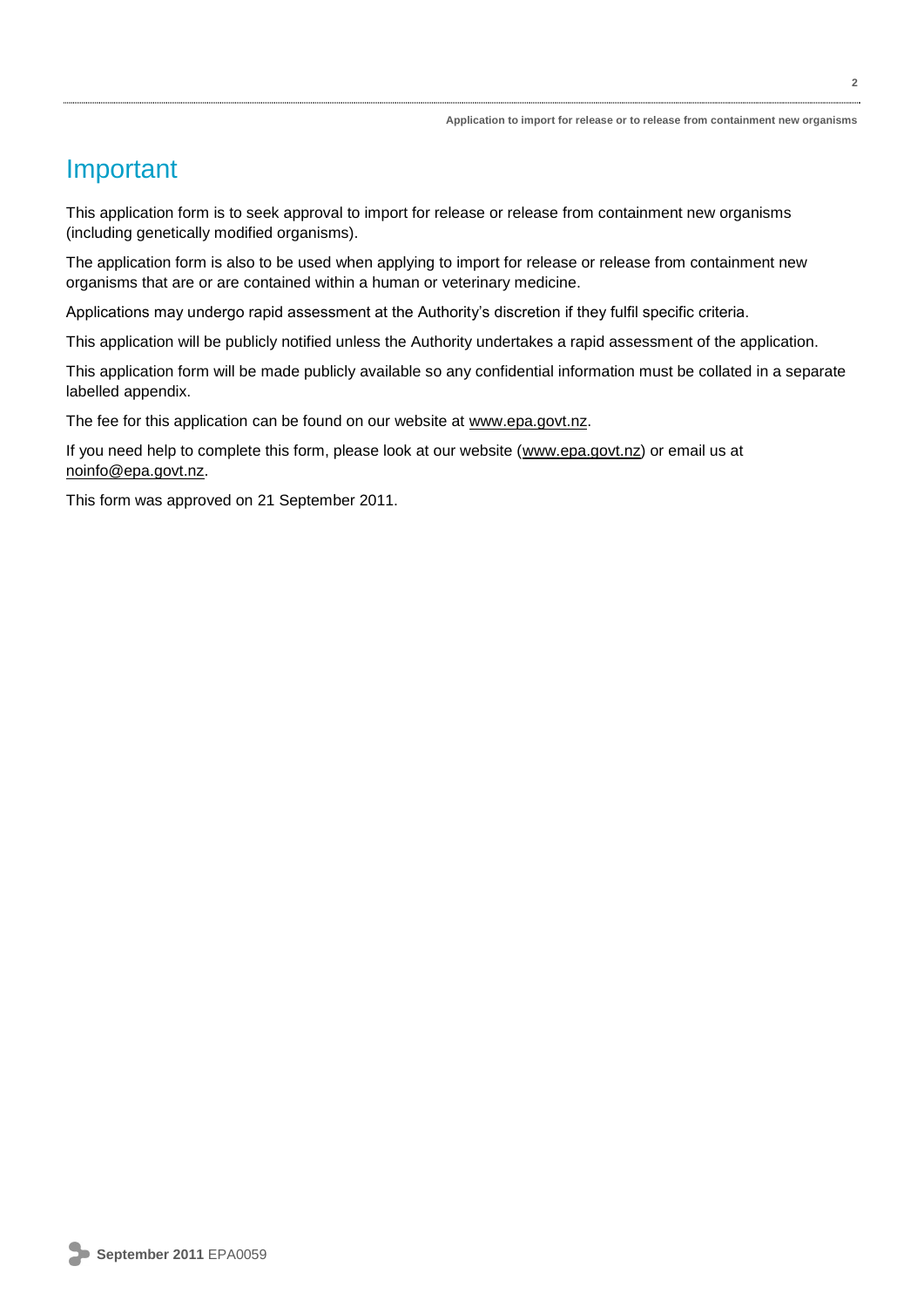## **1. Brief application description**

Provide a short description (approximately 30 words) of what you are applying to do.

Importation of ornamental *Camellia* species

## **2. Summary of application**

Provide a plain English, non-technical description of what you are applying to do and why you want to do it.

In 1990, a vigorous fungal disease, *Ciborinia camelliae,* arrived in New Zealand, and has been destroying *Camellia* flowers (Stewart and Neilson 1993; Frampton 1994). This blight spreads easily and when a flower is infected it quickly turns the petals dark brown or black (Stewart 1994). No satisfactory method has been developed for controlling *Camellia* flower blight and there is no indication that one will be developed in the foreseeable future.

This application aims to import new *Camellia* species into New Zealand that would help a programme to breed resistance to *Camellia* flower blight into new *Camellia* crosses. Currently the species displaying resistance have tiny flowers, and it is the aim of the Trust-supported research to breed large flowered show-quality resistant varieties.

## **3. Describe the background and aims of the application**

This section is intended to put the new organism(s) in perspective of how they will be used. You may use more technical language but please make sure that any technical words used are included in a glossary.

The natural range of genus *Camellia* is in East Asia, from Korea and Japan in the north, to Vietnam in the south, and Tibet in the west. The genus may contain up to about three hundred species, although authorities differ in their estimates and recognition of specific distinctions. Many of the species are very localised and rare in their natural habitats, and are seldom brought into cultivation. Very few of them are known outside of their native country, and there are probably many species that remain to be discovered and botanically described. The centre of diversity of *Camellia* appears to be in northern Indochina - so, they are primarily tropical species, despite their most familiar members being from the temperate regions.

Camellias are usually forest understory trees, and as such, are threatened wherever the forests in which they live are threatened. However, there are mature *Camellia* forests in China where camellias form the forest canopy up to 20 m high. As well as being eradicated by deforestation for agriculture, recreation (golf courses), or settlement, wild camellias are collaterally destroyed in timber-cutting operations, and opening access into forests leads to *Camellia* trees being cut down for fire-wood for domestic cooking and charcoal manufacture.

*Camellia* flowers occur in a wide variety of forms and their relative ease of survival in the garden environment has made them a popular ornamental since the earliest of European settlers arrived in New Zealand. Camellias are not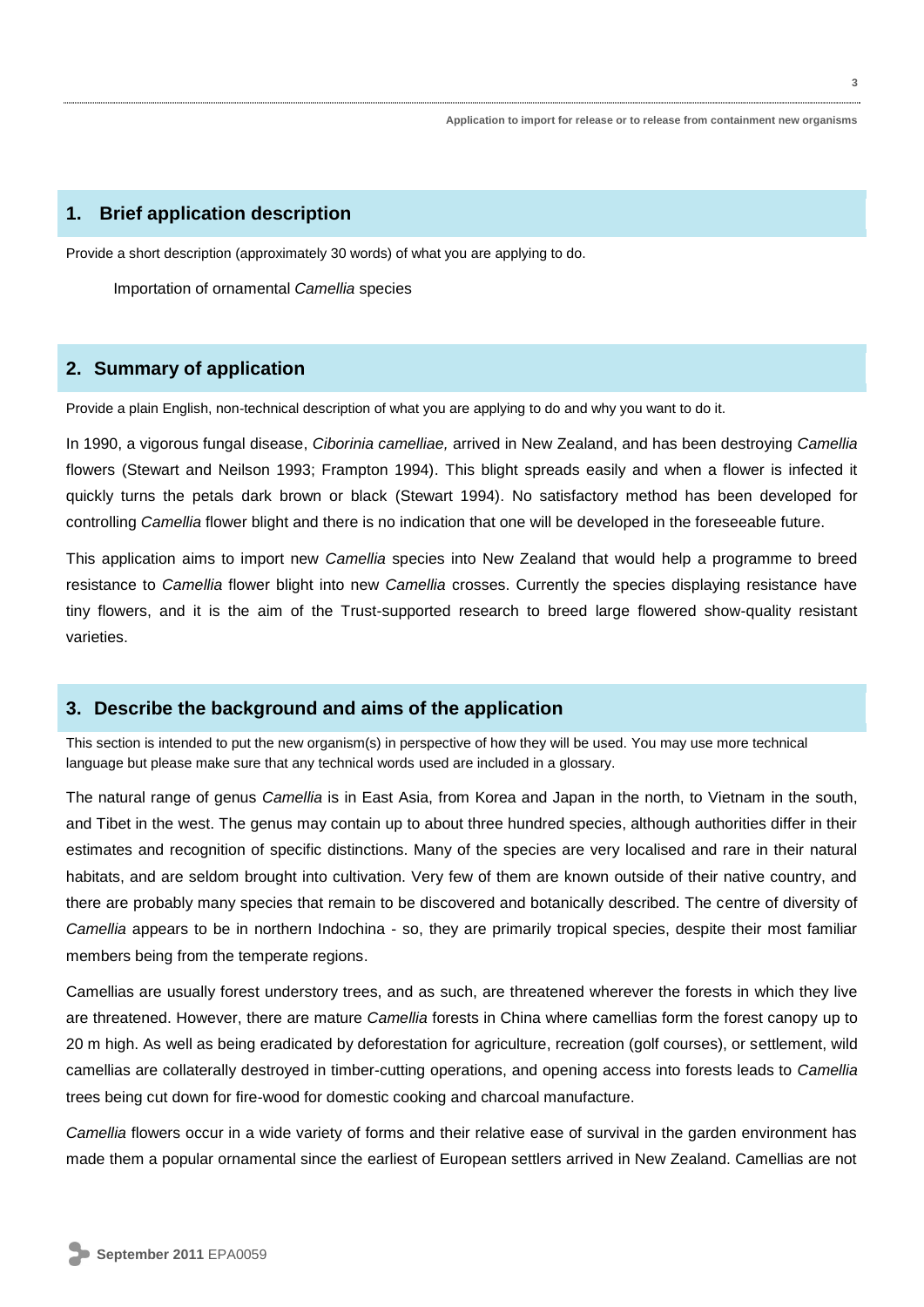known as aggressive colonisers and are widely enjoyed. For example the New Zealand Camellia Society has 700 members.

There are potential export earnings for New Zealand if the long-term results of this research are successful. The industry was worth NZ\$2-3 million in the 1990s (Taylor & Long 1998). It had shrunk to approximately NZ\$1 million in 2010. Currently, approximately 100,000 plants/annum are being sold principally by Lyndale Nurseries (66,000 plants), Cambrian Nurseries and Midland Nurseries (15,000 plants each). Nursery production has not only declined but exports have almost ceased due to *C. camelliae* flower infections. Not only would a successful outcome of the proposed introductions lead to increased export income, but it would also reverse the declining industry in New Zealand.

## **Species to be imported**

The species to be imported are very similar in their requirements and biological characteristics to species already present in New Zealand and are expected to behave in the same way. The new species to be imported are not expected to cause any adverse effects to the New Zealand environment or its people. They are not expected to displace any native species, as exemplified by the original two camellias planted in the Waitangi Treaty Grounds by James Busby's wife in about 1833 and now assimilated by native forest.

## **4. Information about the new organism(s)**

- Provide a taxonomic description of the new organism(s) (if the organism is a genetically modified organism, provide a taxonomic description of the host organism(s) and details of the genetic modification).
- Describe the biology and main features of the organism including if it has inseparable organisms.
- Describe if the organism has affinities (e.g. close taxonomic relationships) with other organisms in New Zealand.
- Could the organism form an undesirable self-sustaining population? If not, why not?
- What is the ease with which the organism could be eradicated if it established an undesirable self-sustaining population?

## **Biology**

The *Camellia* comprises a genus of evergreen shrubs or trees which originate from the warm-temperate climates of Southeast Asia (Huxley 1999). A general review of the global cultivation of camellias is provided by Longhurst and Savige (1982). The history of the introduction of the *Camellia* into New Zealand is detailed in Durrant (1982). Existing varieties in New Zealand are usually replicated by cuttings and scions (see section 3). A general guide to camellia cultivation in New Zealand is provided by Rolfe (1992). In many countries camellias are grown in greenhouses to protect them from frosty conditions. Here in New Zealand this is unnecessary in most places.

Seeds develop in capsules that range from grape to apple-size. These seeds are only viable for a short period of time because the seed is high in oils and lipid content (Dr. B. Christie, pers.com. 2008). Normally lipid- or oilcontaining seeds have limited viability for only short periods of time *i.e*. they would not normally be expected to survive more than one growing season. Seeds may be germinated by cracking them first, but their flowers often show variations to the parents, and are considered unreliable.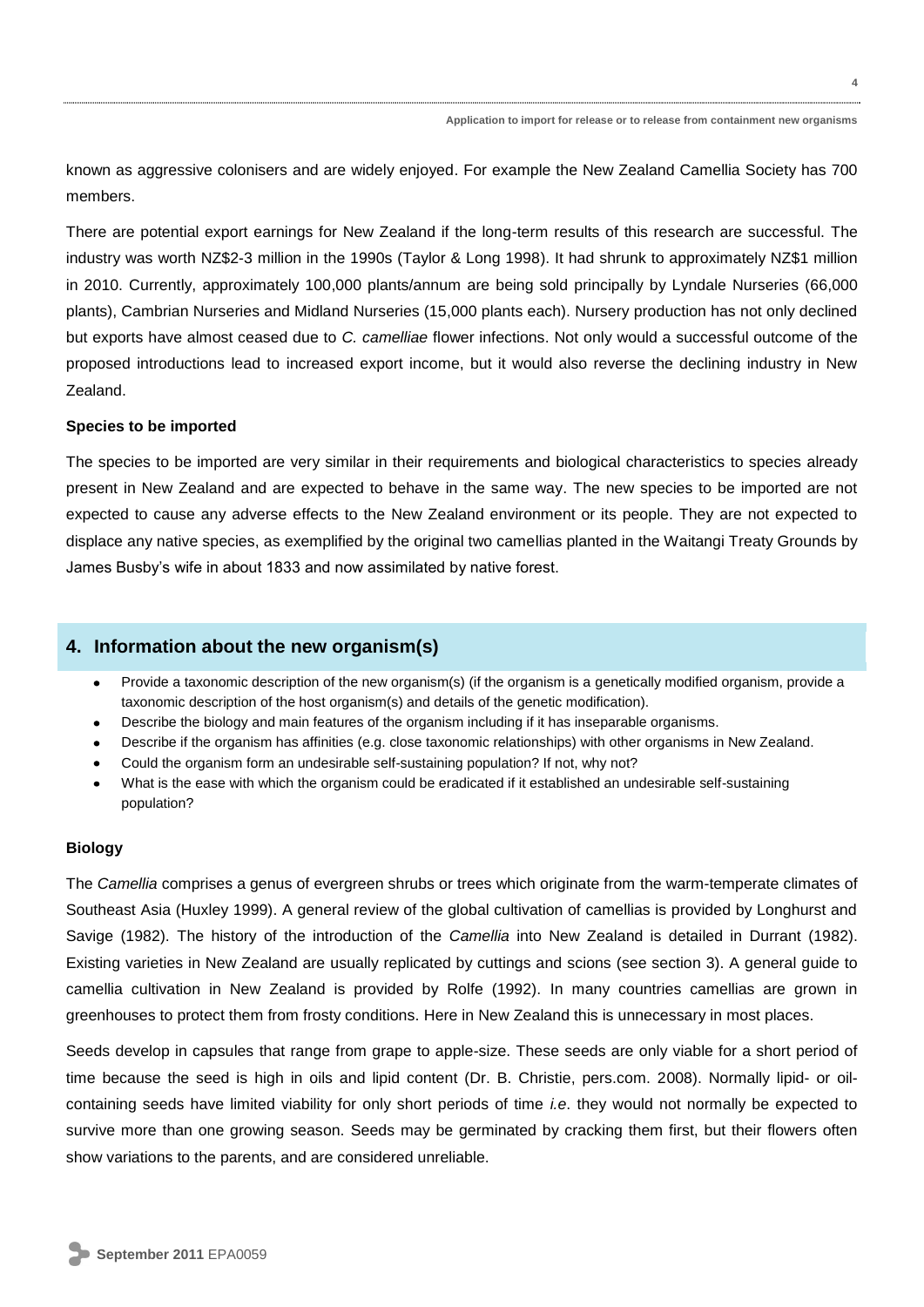## **Taxonomy**

The taxonomy of the genus has proven complex and the following is the most commonly accepted practice, known as Sealy's classification. All have the common name "camellia".

- Class: Angiospermae
- Sub class: Dicotyledoneae
- Family: Theaceae
- Tribe: Gordonieae
- Sub-tribe: Camelliinae
- Genus: *Camellia* Linnaeus 1735
- 

The specific new species which are sought for approval for importation are as follows:

Section: Archecamellia

*amplexicaulis*

Section: Camellia

- *albo-sericea*
- *bailinshanica*
- *brevigyna*
- *changii (*syn. *azalea)*
- *compressa*
- *cryptoneura*
- *jinshajiangica*
- *jiuxiensis*
- *lapidea*  $\bullet$
- *longicaudata*
- *longituba*
- *magniflora*
- *oligophlebia*
- *omeiensis*
- *phelloderma*
- *tunganica*
- *villosa*
- *xifongensis*

#### Section: Eriandria

*melliana*

## Section: Furfuracea

- *gaudichaudii*
- *pubifurfuracea*
- *suaveolens*

#### Section: Longipedicellata

*longipedicellata*

#### Section: Luteoflora

*luteoflora*  $\bullet$ 

#### Section: Oleifera

*gauchowensis*

#### Section: Paracamellia

- *kissi*  $\bullet$
- *shensiensis*
- *weiningensis*

#### Section: Protocamellia

*albogigas*

#### Section: Pseudocamellia

*chungkingensis*

## Section: Theopsis

- *elongata*  $\bullet$
- *euryoides*
- *jiuyishanica*
- *parvi-ovata*

#### Section: Tuberculata

- *acuticalyx*  $\bullet$
- *anlungensis*
- *hupehensis*
- *leyeensis*
- *pyxidiacea*
- *rhytidocarpa*
- *rubituberculata*
- *tuberculata*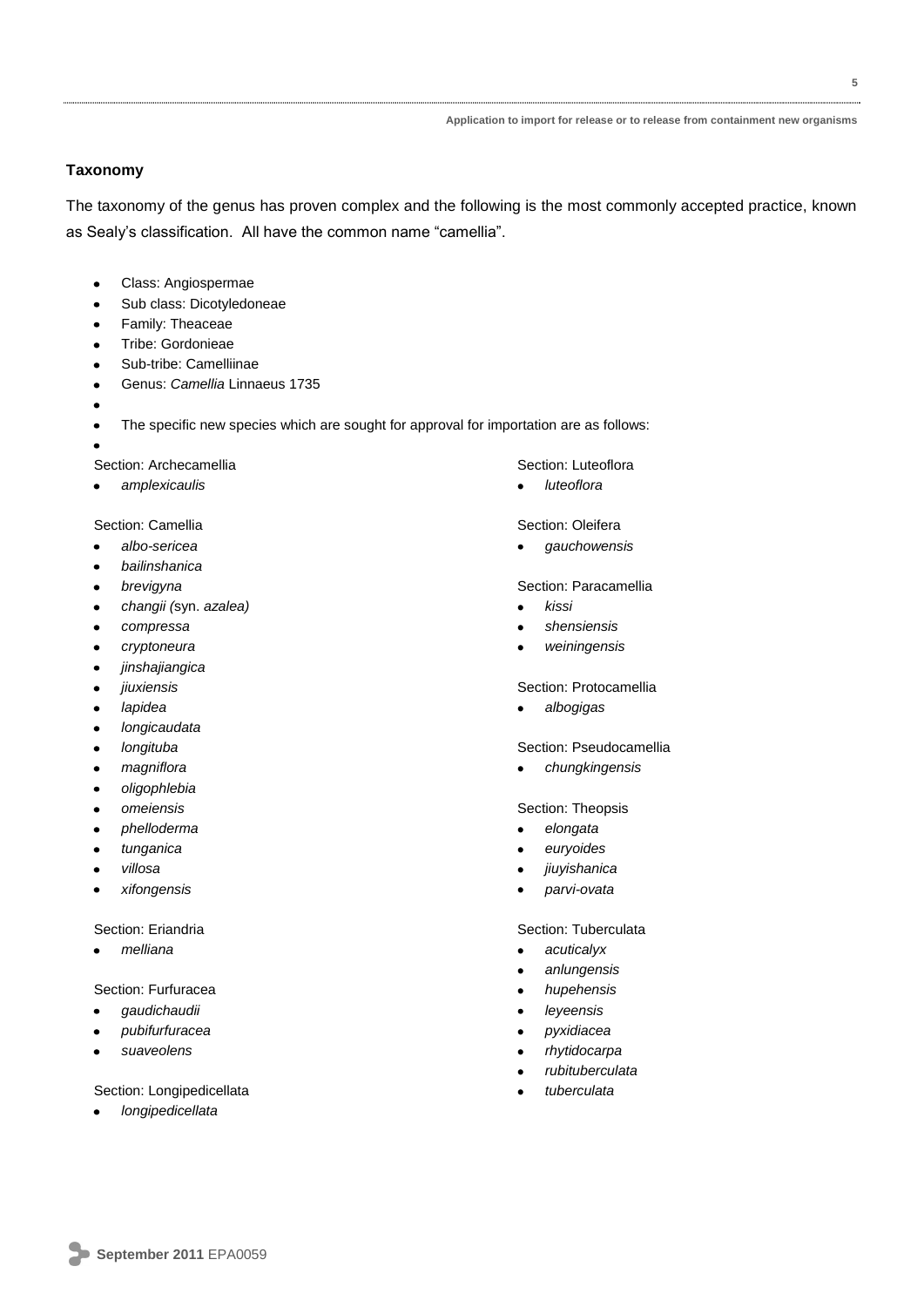#### **Affinities with the New Zealand Flora**

There are no indigenous members of the Theaceae in New Zealand. The closest living relative in the New Zealand flora is *Myrsine.* For a detailed treatment of the botanical affinities please see Appendix 3. No *Camellia* species currently present in New Zealand hybridise with indigenous native species.

#### **Potential for Self-sustaining populations**

There is no evidence that *Camellia* has established an undesirable self-sustaining population in New Zealand. The genus does not appear in the naturalised Flora of New Zealand (Webb *et al*. 1988). Neither is it mentioned in the Department of Conservation Consolidated List of Environmental Weeds in New Zealand (Howell 2008). The Allan Herbarium at Landcare Research, Lincoln, has 6 samples of what are called "wild" camellias. Five are seedlings from under parent plants in home gardens or botanical gardens. Two specimens are said to be wild from the east bank of the Waikato River at Huntly (database entries can be supplied upon request); this record being a duplicate of one (AK235330) held in the Auckland Museum Herbarium. The designation of "wild" in this instance designates casual occurrences of seedlings found growing in the immediate surroundings of a planted (cultivated) adult plant. We have not found any reference to Regional Councils referring to camellias as a species under control. Nearly all isolated *Camellia* specimens are not naturalising but rather are remnants from former long gone homesteads or churches.

## **5. Detail of Māori engagement (if any)**

Discuss any engagement or consultation with Māori undertaken and summarise the outcomes.

A summary of this proposal was circulated to 184 runanga and iwi for comment; 117 by email and 67 as letters. In response we received 9 submissions; one opposed as they could not see any direct benefits to Maori from this proposal, two were supportive, four had no objections and two acknowledged receipt but made no comment. Some of the responses expected the necessary phytosanitary conditions to apply which we believe to be absolutely essential and will be discussed with MAF during the application for an import permit. These submissions are summarised in Appendix 4.

## **6. Identification and assessment of beneficial (positive) and adverse effects of the new organism(s)**

Adverse effects include risks and costs. Beneficial or positive effects are benefits.

- Identification involves describing the potential effects that you are aware of (what might happen and how it might happen).
- Assessment involves considering the magnitude of the effect and the likelihood or probability of the effect being realised.

Consider the adverse or positive effects in the context of this application on the environment (e.g. could the organism cause any significant displacement of any native species within its natural habitat, cause any significant deterioration of natural habitats or cause significant adverse effect to New Zealand's inherent genetic diversity, or is the organism likely to cause disease, be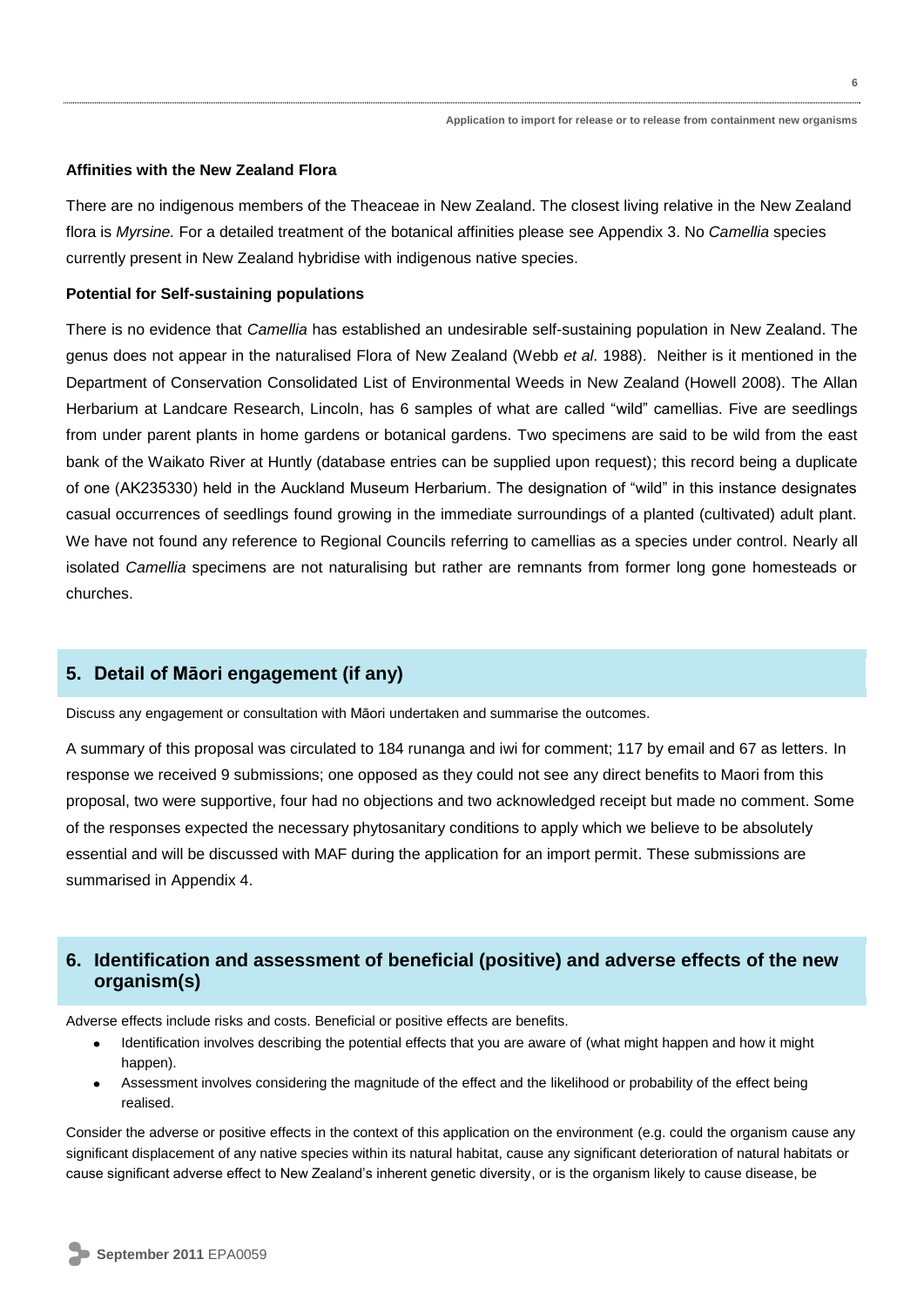parasitic, or become a vector for animal or plant disease?), human health and safety, the relationship of Māori to the environment, the principles of the Treaty of Waitangi, society and the community, the market economy and New Zealand's international obligations.

## **Self sustaining populations**

Isolated pockets of camellias are known to survive long-term, for example in the gardens of old settlements. These pockets are restricted in size and do not spread, and there are readily available methods of eradicating camellias. We consider it **highly improbable** that they could form a self-sustaining spreading population taking into account the ease of eradication.

*Camellias* grow well outdoors between latitudes 35 and 45°. We consider that they are capable of forming nonspreading (isolated) populations where originally planted. However, they are not known to spread beyond the drip line of the tree other than by human planting. Temperature is the main determinant on limiting their distribution, especially frosts of more than 6°C. Given this tolerance it is likely they would be able to survive and grow in most non-mountainous places in New Zealand. The earliest camellias planted in New Zealand are often found in churchyards or old farm homesteads. In most cases they still appear as single isolated specimens. These include two specimens planted in the grounds of the Treaty House at Waitangi in 1833 (by James Busby's wife); a single "Triumphans" planted at the Mangapouri mission station in 1834; "Lowii" planted in Gordonton in the 1870s; and "Pilida" planted in late 1860 in a churchyard at Cambridge (Durrant 1982). From these examples it is clear these early planted specimens have not spread beyond their planted localities.

## **Ability to spread**

Camellias are not known to spread in New Zealand, even around the garden environment. They will only form very restricted populations in areas where they are planted. This is partly because camellias are considered infertile. They produce very low levels of seeds and this seed is viable for only a short period of time. Camellias are also not well dispersed in New Zealand. In their natural range they are dispersed by rodents, but there are no records of this method of dispersal into leading to self-sustaining populations in New Zealand. In most cases seeds that do germinate are outcompeted by faster growing native species.

## **Ease of eradication**

It is quite simple to remove and eradicate small pockets of camellias. Given their inability to spread, eradication can be readily and cost effectively achieved by either physical removing plants or by applying well known pesticides such as Tordon, Grazon, Roundup, or Diesel Oil around the bark edge immediately after cutting the trunk.

*Camellia* species have been introduced around the world, yet there are no records of them ever becoming invasive (Appendix 1). The genus is not known for any rapid spreading or colonisation to the detriment of native species. In New Zealand, camellias do not compete with any New Zealand plant species and there are no records of indigenous flora being displaced.

We consider that it is **highly improbable** that the 43 *Camellia* species in this application could displace or reduce any valued indigenous species after release. They do not appear on any weed lists in New Zealand.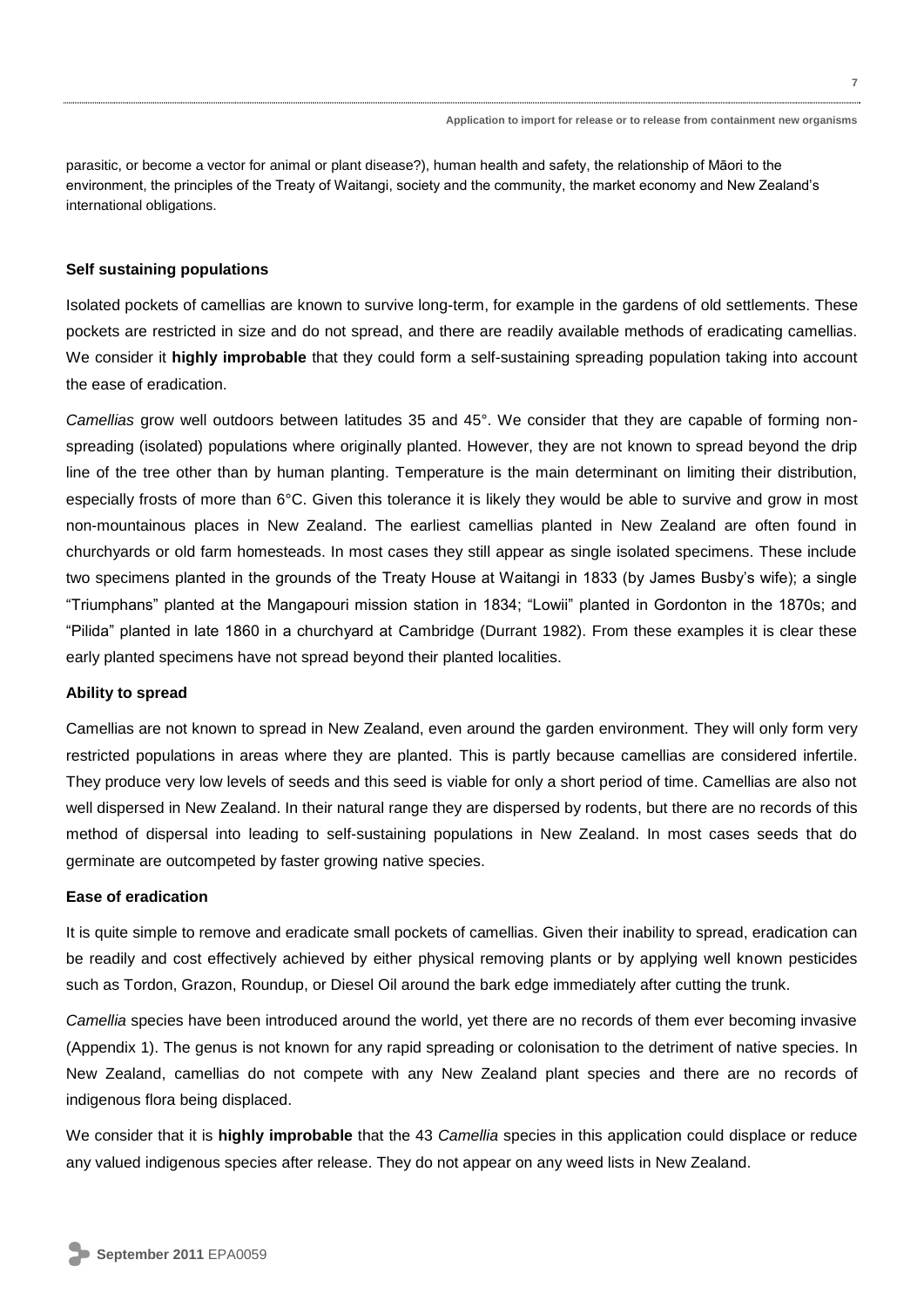Camellias are slow-growing ornamental species which are grown in close proximity to homes or botanical gardens. They are not known to have deteriorated any natural habitats worldwide (see Appendix 1). At Pukeiti Rhododendron Gardens in Taranaki, some camellias have been planted, but have not spread into the adjoining Egmont National Park forest. In the Waitangi Treaty Grounds the two original planted camellias have been completely surrounded and assimilated into the native forest over the last 179 years, with no new seedlings having grown under the heavy shade.

Based on the 170 years+ experience of growing camellias in New Zealand, they are not found to be diseasecausing or parasitic, or to be a vector or reservoir for human, plant, or animal disease, with one exception (Bieleski 1991b). The exception to this rule is that some stock may contain viruses (Bieleski 1991a; Thomas 1995) which are mainly spread between *Camellia* species (and other plant species) through sap contact only when grafting. The main viruses so far detected are: camellia leaf yellow mottle virus (CLYMV), camellia yellow mottle virus (CYMV), camellia infectious variegation virus (CIVV), and camellia mosaic virus (Ofsoski 1990).

Of the 43 *Camellia* species named in this application there is no evidence that any of them will have any adverse effects on human health and safety or the environment worldwide. In fact the genus has been mainly used for beneficial purposes e.g. *Camellia* oil, soap and of course tea, although this application does not involve species which are known for these uses.

Conceivably the only harm they could cause is by triggering people's allergies. There is no evidence of *Camellia* pollen being a common pollen type nor are there any reported adverse allergies to its pollen either in New Zealand or overseas. Even if there were, because it is usually an insect transmitted pollen (rather than a wind-type pollen) there would be little effect compared to the large amounts of introduced pollen already monitored in our atmosphere.

No *Camellia* species hybridise with indigenous native species. The nearest living plant in the New Zealand flora to the genus *Camellia* (Family Theaceae) is *Myrsine* in the Family Myrsinaceae but please see Appendix 3 for a detailed comparison.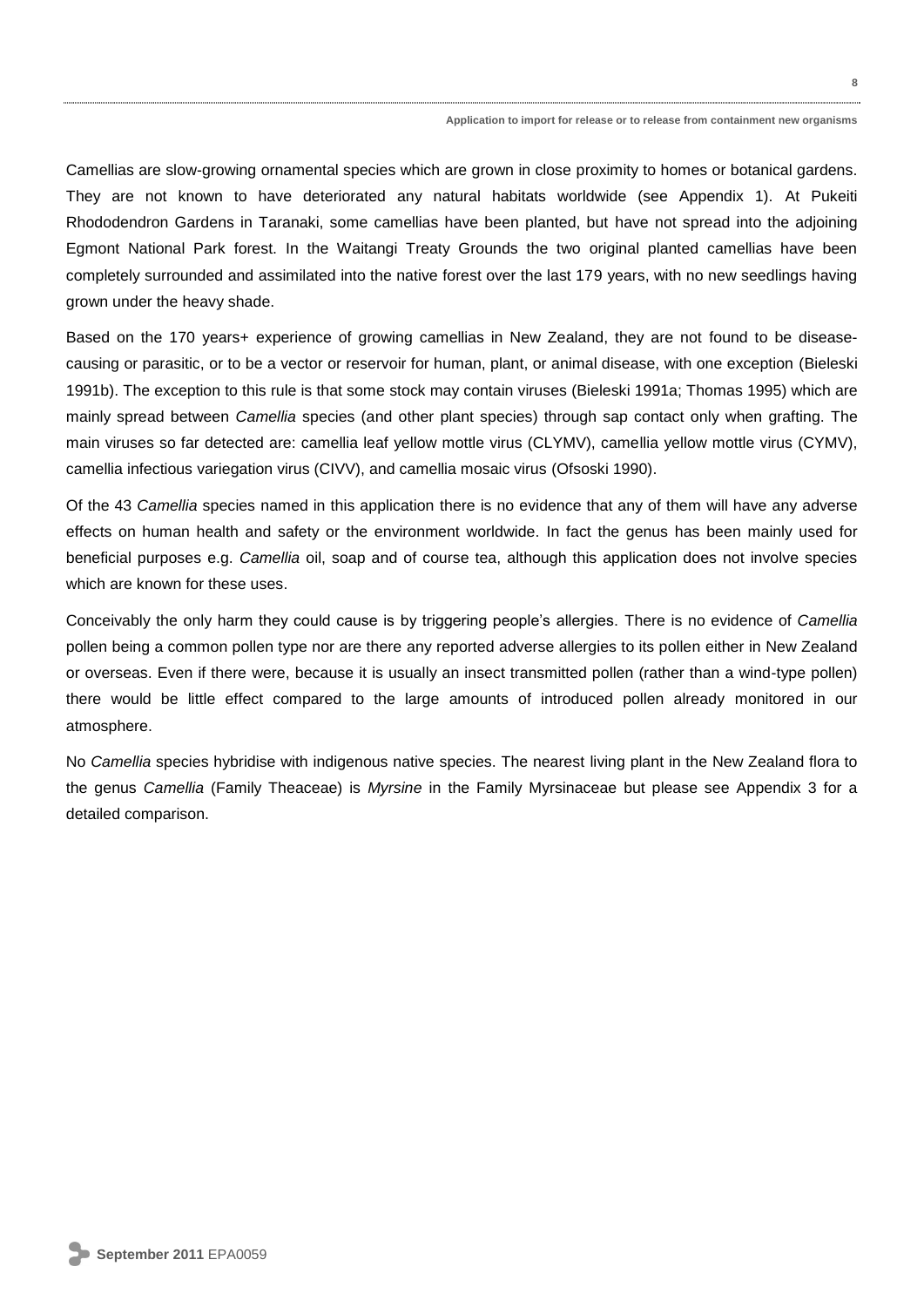## **7. Could your organism(s) undergo rapid assessment?**

## **7.1. If your application involves a new organism that is or is contained within a veterinary or human medicine, could your organism undergo rapid assessment (s38I of the HSNO Act)?**

Describe the controls you propose to mitigate potential risks (if any). Discuss what controls may be imposed under the ACVM Act (for veterinary medicines) or the Medicines Act (for human medicines).

Discuss if it is highly improbable (after taking into account controls if any):

- the doses and routes of administration of the medicine would have significant adverse effects on the health of the public or any valued species; and
- the organism could form an undesirable self-sustaining population and have significant adverse effects on the health and safety of the public, any valued species, natural habitats or the environment.

N/A

## **7.2. If your application involves a new organism (excluding genetically modified organisms), could your organism undergo rapid assessment (s35 of the HSNO Act)?**

Discuss if your organism is an unwanted organism as defined in the Biosecurity Act 1993.

Discuss if it is highly improbable that the organism after release:

- could form self-sustaining populations anywhere in New Zealand (taking into account the ease of eradication)
- could displace or reduce a valued species
- could cause deterioration of natural habitats,
- will be disease-causing or be a parasite, or be a vector or reservoir for human, animal, or plant disease
- will have adverse effects on human health and safety or the environment.

Yes. See section 6.

## **8. Other information**

Add here any further information you wish to include in this application including if there are any ethical considerations that you are aware of in relation to your application.

*Camellia* species are not known to be invasive plants anywhere in the world (see letters in Appendix). They have been introduced from their native countries of China, Japan and Vietnam to throughout much of southern Europe, North America, Chile, South Africa, Australia and New Zealand, and in none of these locations have they been known to cause any problems.

Camellias pose no significant threat to the New Zealand environment or society. Their past introductions were to benefit society by having colour in the garden environment over the winter months. Subsequently New Zealand breeders established a \$2-3 million export industry but the *Camellia* flower blight has reduced this to almost nothing. There is a large potential for export growth if New Zealand could become the first country to breed and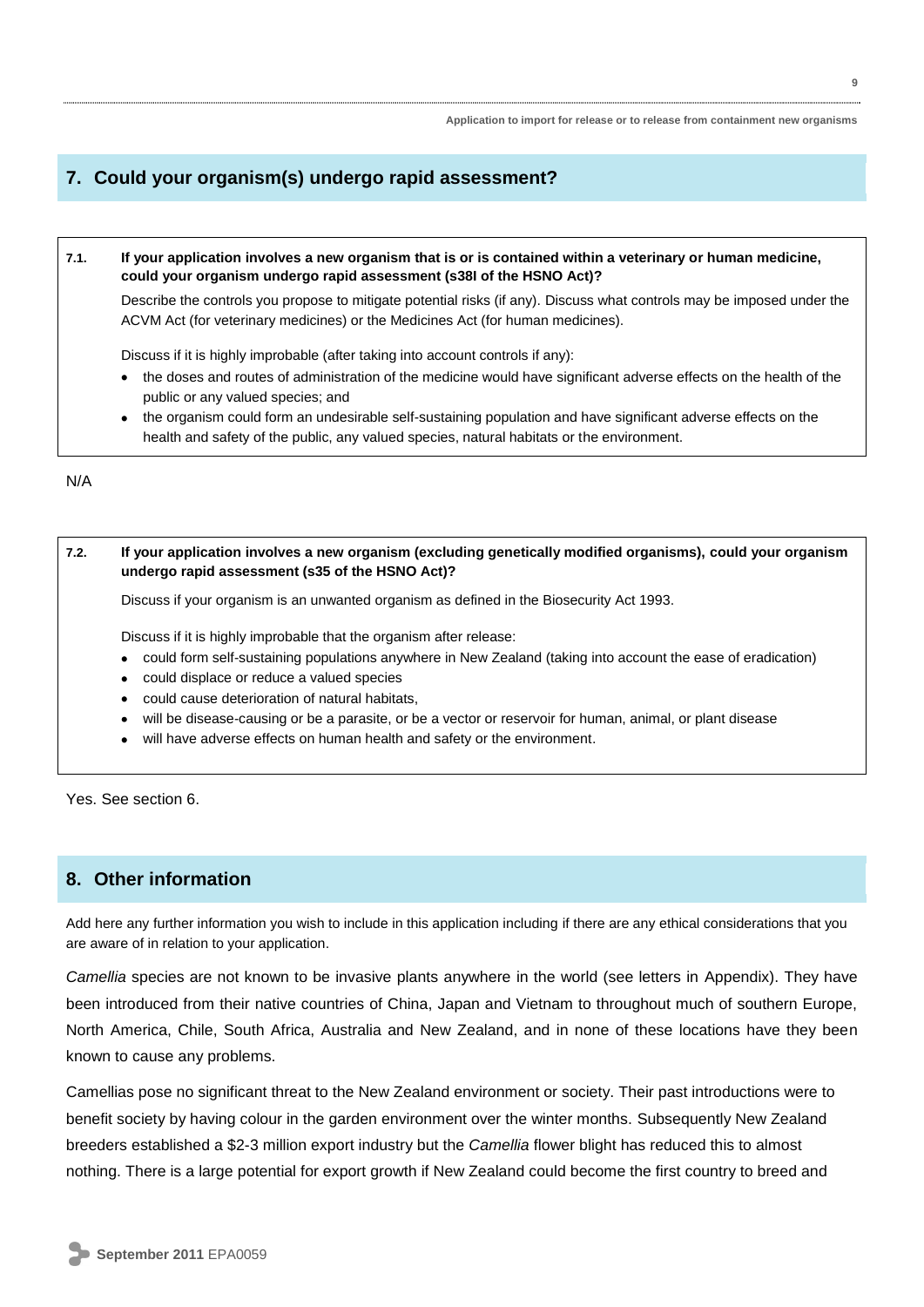export flower blight-resistant stock. Currently a Camellia Memorial Trust-sponsored project (totalling \$NZ 171,600) at Massey University is delving into the molecular biology of the disease resistant mechanism (in selected camellias) to try and understand the fundamental biology which might then be applied to plant breeding.

## **9. Appendices(s) and referenced material (if any) and glossary (if required)**

Anderberg, A.A., Rydin, C. and M. Llersjo. 2002. Phyogenetic relationships in the order Ericales.L: Analyses of molecular data from five genes from the plastid and mitochondrial genomes. American Journal of Botany, 89(4): 677–687.

Bieleski, R. L. 1991a. Do viruses really matter? New Zealand Camellia Bulletin XVII (2): 2-6.

Bieleski, R. L. 1991b. Camellia diseases. Pp. 45-52. In Bieleski, V. (ed.) Growing better Camellias in the 1990's. New Zealand Camellia Society (Inc.) 96 pp.

Durrant, T. 1982. The Camellia Story. Heinemann, Auckland.

Frampton, R. 1994. New disease on Camellias in Wellington. New Zealand Camellia Bulletin XVIII (4): 4-5.

Howell, C. 2008. Consolidated list of environmental weeds in New Zealand. Department of Conservation, Wellington.

Huxley, A., 1999. Dictionary of Gardening. The New Royal Horticultural Society, London.

Kolbe, K. and J. Jutta. 1980. Serology and Systematics of the Ebenales and the Theales. Biochemical Systemadics and Ecology, Vol. 8, 249-256.

Longhurst, P. and Savige, T. 1982. The Camellia. Bay Books, Sydney & London.

Luna, I. and H. Ochoterena. (2004) Phylogenetic relationships of the genera of Theaceae based on morphology. Cladistics, 20: 223-270.

Ofsoski, N. 1990. Viruses in New Zealand Camellias. New Zealand Camellia Bulletin XVI (7): 40-44.

Rolfe, J. 1992. Gardening with Camellias. Whitcoulls Ltd., Auckland.

Prince, LM. 2007. A brief nomenclatural review of genera and tribes in the Theaceae. Aliso, 24 105-121.

Schonenberger, J., Anderberg, A.A. and K.J. Sytsma. 2005. Molecular phylogenetics and patterns of floral evolution in the Ericales. Int. J. Plant Sci. 166(2):265–288.

Stewart, T. M. 1994. Camellia Flower Blight – Life history and control. New Zealand Camellia Bulletin XVIII (5): 10- 13.

Stewart, T. M. and Neilson, H. 1993. Flower blight – A new disease of Camellias in New Zealand. New Zealand Camellia Bulletin XVIII (3): 29-33.

Taylor, C. and Long, P. 1998. Camellia flower blight in New Zealand. Proceedings of 51st New Zealand Plant Protection Conference 1998: 134-137.

Thomas, M. B. 1995. Camellia viruses. New Zealand Camellia Bulletin XIX (2): 34-36.

Webb, C. J., Sykes, W. R., Garnock-Jones, P. J. 1988. Flora of New Zealand Volume IV. Botany Division, D.S.I.R., Christchurch.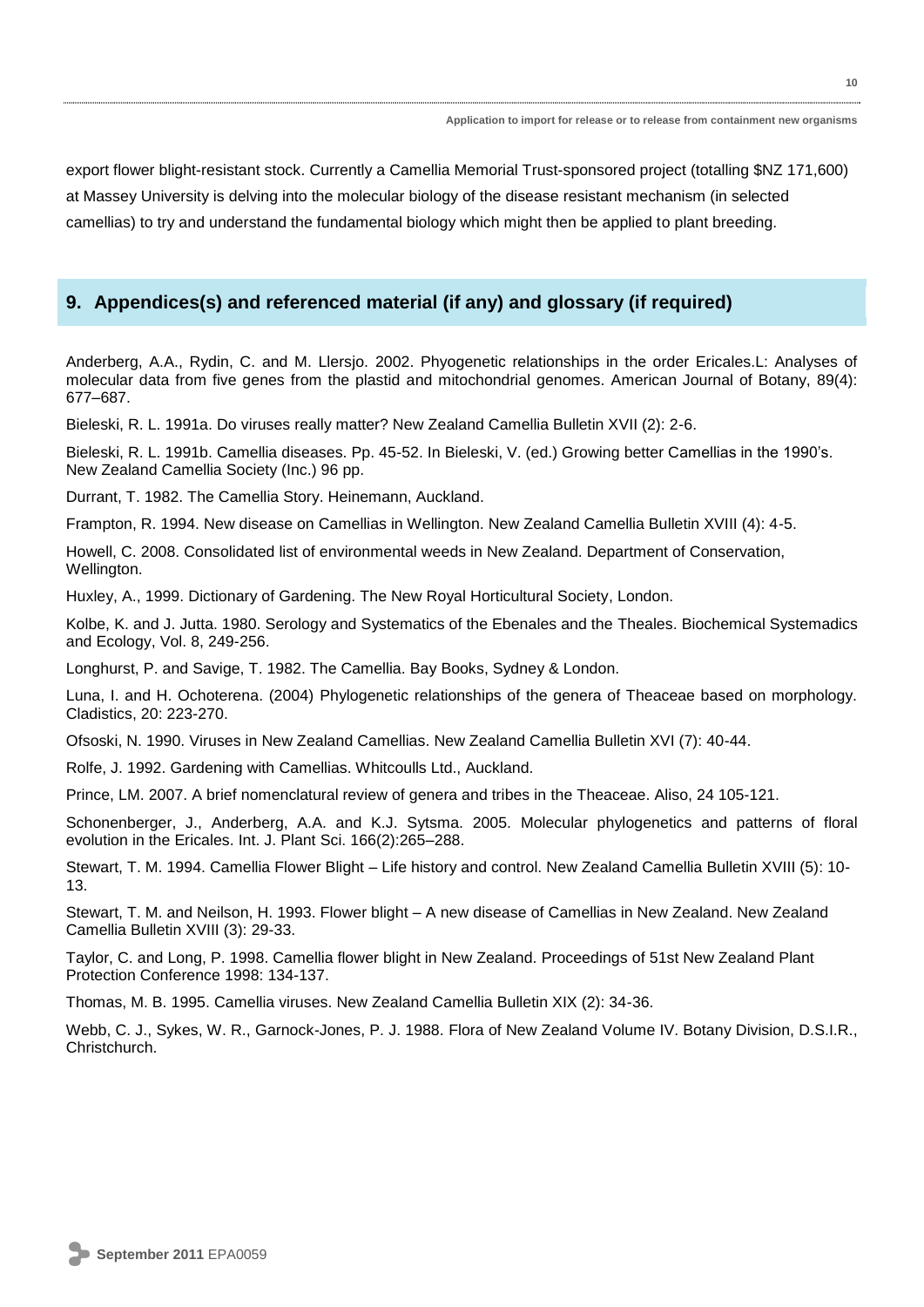## **10.Signature of applicant or person authorised to sign on behalf of applicant**

 $\Box$ I request the Authority to waive any legislative information requirements (i.e. concerning the information that shall be supplied in my application) that my application does not meet (tick if applicable).

I have completed this application to the best of my ability and, as far as I am aware, the information I have provided in this application form is correct.

**Signature Date**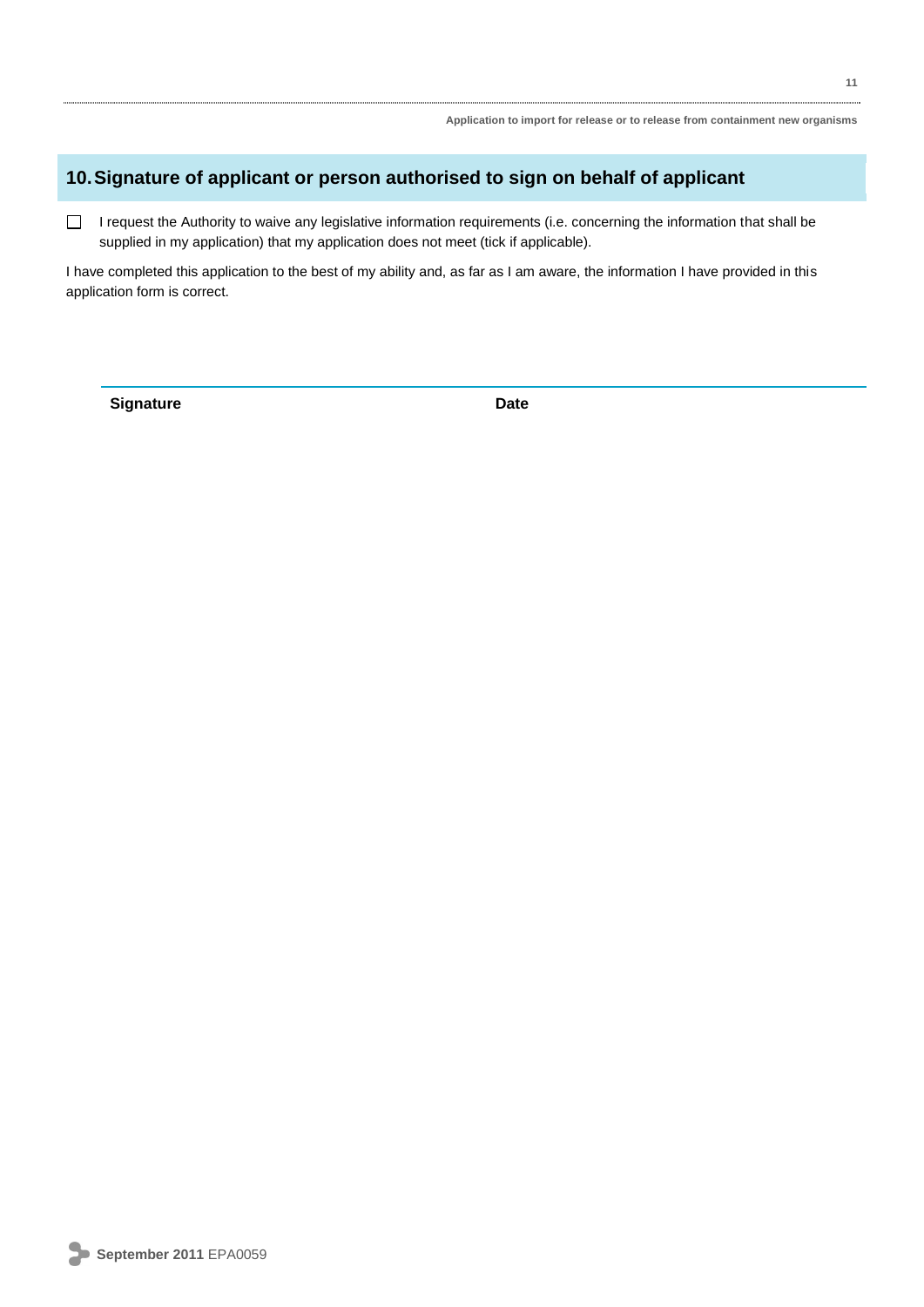# **APPENDIX 1**



5 February 2009

**Professor Vince Neall** New Zealand Camellia Society PALMERSTON NORTH

Dear Professor Neall

I write in relation to your application to import Camellia species into New Zealand. For about 10 years I undertook research on exotic plants at Eastwoodhill Arboretum, near Gisborne, and that collection contained an extensive collection of Camellia species and cultivars.

From my observation, the horticultural cultivars and hybrids of Camellia japonica and Camellia sasangua will produce seedlings, but only in the immediate vicinity of the parent plant and in limited quantity. Seedlings of the other common species, Camellia reticulata, are found less often. I believe that the species are no more likely to produce seedlings than the hybrids and cultivars.

The Eastwoodhill collection also contains about 16-18 other Camellia species, less seen in common cultivation. Over the period that I worked on that site, seedlings of these species were infrequent, if not nil, so I believe these pose no issue of seeding.

Overall, I believe that Camellia species will not be any problem in terms of excess seeding. and so I support the application of the Camellia Society to import additional species into New Zealand.

Yours sincerely

Maria MacKay

Dr Marion MacKay Senior Lecturer in Landscape Management

**INSTITUTE OF NATURAL RESOURCES** Te Kura Mātauranga o ngā Taonga à Papatuanuku

**Agricultural & Horticultural** Systems & Management - PN433 Private Bag 11 222 **Palmerston North New Zealand F 64 6 356 9099** F 64 6 350 5680 www.massey.ac.nz http://ahsm.massey.ac.nz/

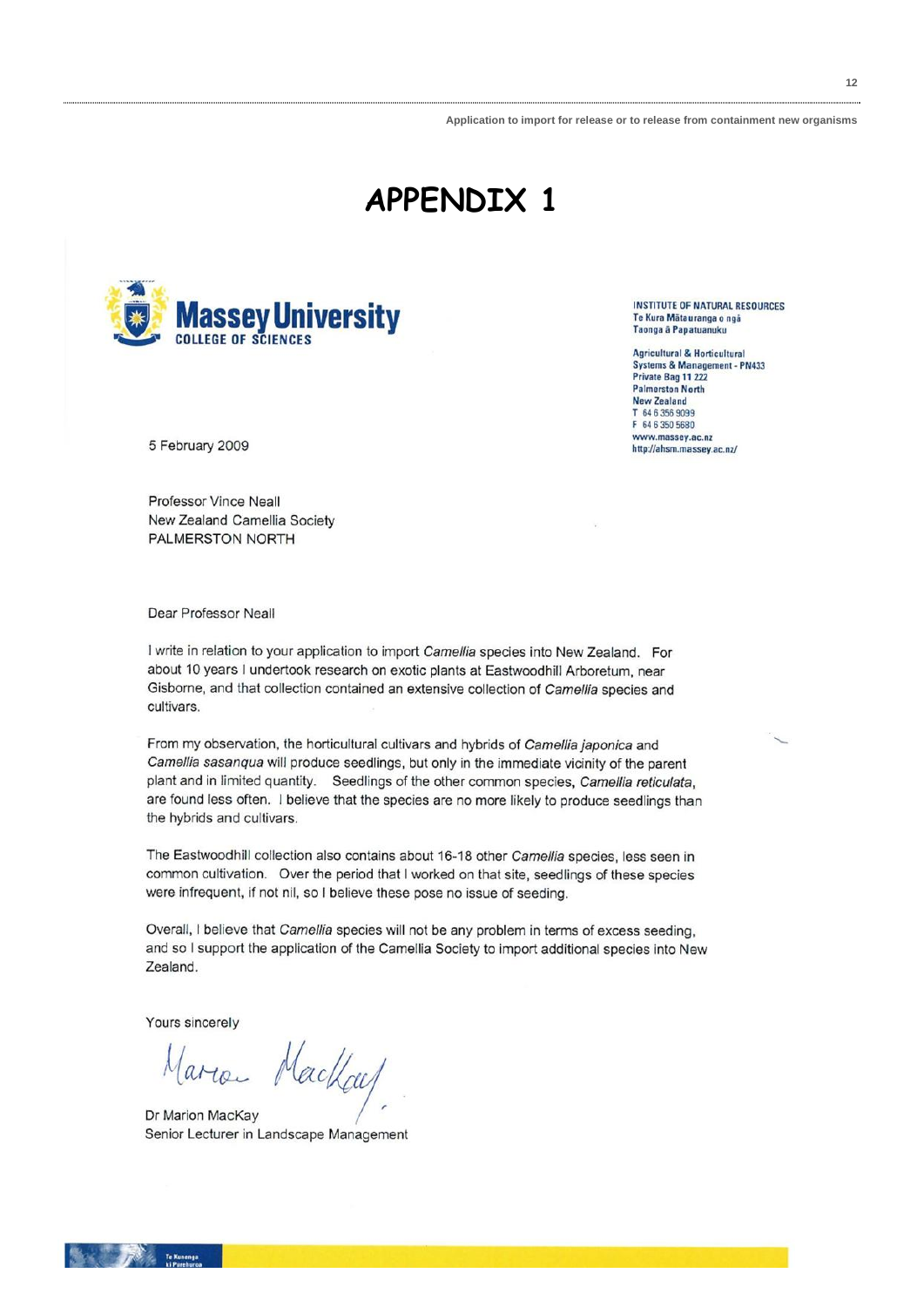## **APPENDIX 2**



## THE INTERNATIONAL CAMELLIA SOCIETY

#### INTERNATIONAL CAMELLIA REGISTRAR

**Neville Havdon** 4/6 Ingram St, Papakura, New Zealand. 2110. email: nevhavdon@xtra.co.nz phone/fax; 64 9 296 1893

11 May 2009

ERMA New Zealand, Wellington.

Dear Sirs,

At the request of the Chairman of the Camellia Memorial Trust, and relative to their application to bring new camellia species to New Zealand, I offer my opinion, based on working for over 50 years with the genus, that there would not be a problem with any camellia species becoming an invasive or spreading weed. Camellia seeding is limited to once yearly, and the seeds are not windborne, or ingested by birds or animals, so are confined to the area underneath the parent plant. The 70 or more camellia species already in New Zealand, some for over a century, have never caused any problem.

Yours faithfully,

Degla ANRIH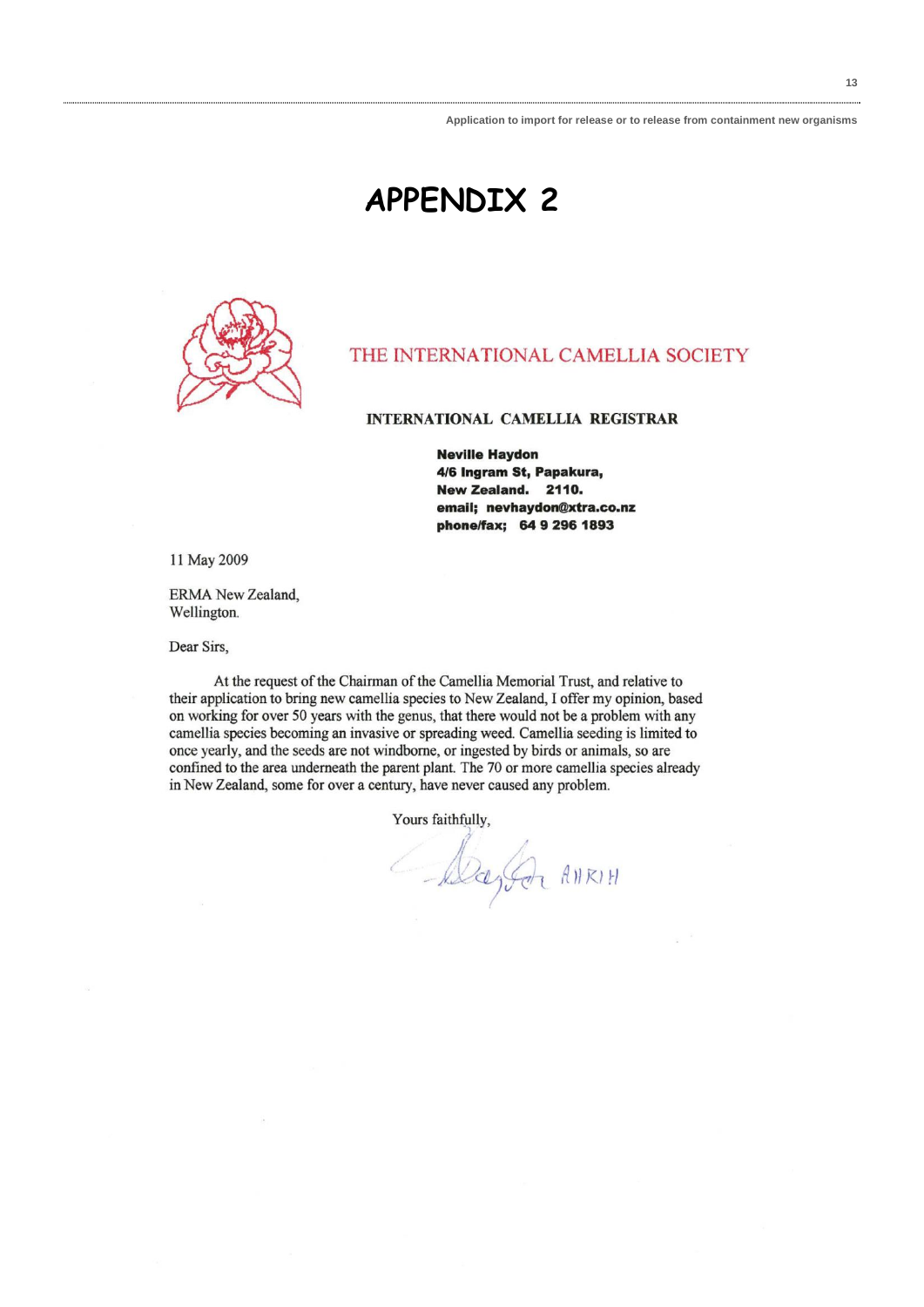## **APPENDIX 3**

## *Camellia***'s closest relatives in New Zealand**

*Camellia* is a genus in the family Theaceae, which over time has variably been placed in the Orders Guttiferales, the Theales and now in the Ericales (Prince 2007). In the New Zealand flora there are no species of *Camellia*, or any members of the Theaceae. Theaceae is now placed in the Order Ericales. Also in that Order are the families that contain the genera *Myrsine*, *Gaultheria* and several other Ericaceous shrubs, *Planochella*, and the herbs *Ourisia* and *Samolus*; but the relevant families appear in different clades to that of Theaceae and Camellia.

From 1999 onwards Theaceae has been considered part of the Ericales (and several of the families previously in Theaceae were transferred to Ericales) (Luna and Ochoterena, 2004). Of this new definition we have native flora in the following families:

• Ericaceae from which we have *Arcerhia*, *Cyathodes*, *Dracophyllum*, *Epacris*, *Gaultheria*, *Leucopogon*, *Pentachondra* and *Pernettya*. Some place *Epacris* and *Dracophyllum* in Epacridaceae.

- Myrsinaceae in which we have *Myrsine*.
- Primulaceae in which we have *Ourisia* and *Samolus*.
- Sapotaceae in which we have *Planochella*.

By the same definition of Ericales, we have many species of cultivated flora from the same order. I am aware of cultivated flora in the following families:

- Actinidiaceae: *Actinidia*.
- Balsamaceae: *Impatiens*, annuals.
- Clethraceae: *Clethra*, shrubs.
- Ebenaceae: *Diospyros*, woody trees.
- Ericaceae: *Rhododendron*, *Erica*, *Enkianthus*, and others, woody.
- Halesiaceae: *Halesia*, trees.
- Polmoniaceae: *Polemonium*, perennial.
- Primulaceae: *Primula* and others, perennial.
- Sarraceniaceae: *Sarracenia*, perennial.
- Styracaceae: *Styrax*, trees.
- Symplocaceae: *Symplocus*, shrub.
- Ternstromiaceae: *Ternstroemia*, shrubs.
- Theaceae: *Camellia* and others, shrubs.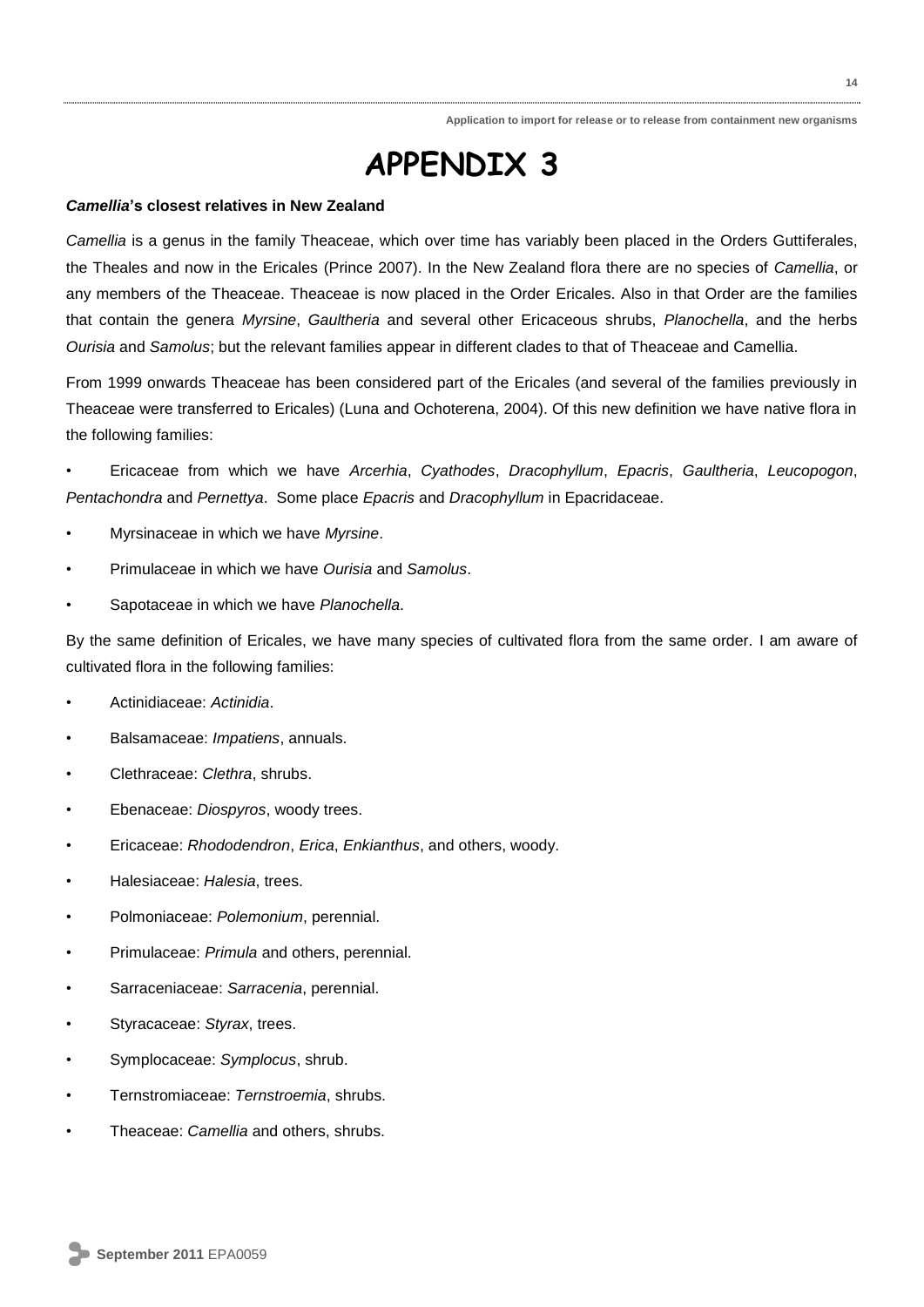## **Ericales and** *Camellia*

Schonberger *et al*. (2005) investigated Ericales and placed Ericaceae and Theaceae in the same clade within the overall order, suggesting that the nearest relatives in the New Zealand flora would be our Ericaceous shrubs. Myrsinaceae, Primulaceae and Sapotaceae fall in another clade suggesting that these are less related. Conversely, an earlier study of Ericales found that Theaceae, Primulaceae, Myrsinaceae and Sapotaceae were all in different clades (Anderberg *et al*. 2002).

An earlier study by Kolbe and Jutta (1980), supported the formation of a superorder and proposed "to include the Actinidiaceae and Theaceae in this superorder, assigning them a central position along with the Sapotaceae and Styracaceae on one side and the Primulales [and Mysrinaceae] and Ericales on the other."

While the above studies all refer to Myrsinaceae, Primulaceae, Ericaceae and Sapotaceae, the data are not conclusive about which of our native species might be most closely related to *Camellia*, and the only native genus represented in the data is *Myrsine*. So we must conclude that the candidates are the Ericaceous shrubs, *Myrsine*, *Planochella*, *Ourisia* and *Samolus*. None of these is in the same genus or the same family as *Camellia* so it appears that there is adequate separation between our native flora and any additional *Camellia* species that might be brought into New Zealand to avoid undue effects or hybridisation.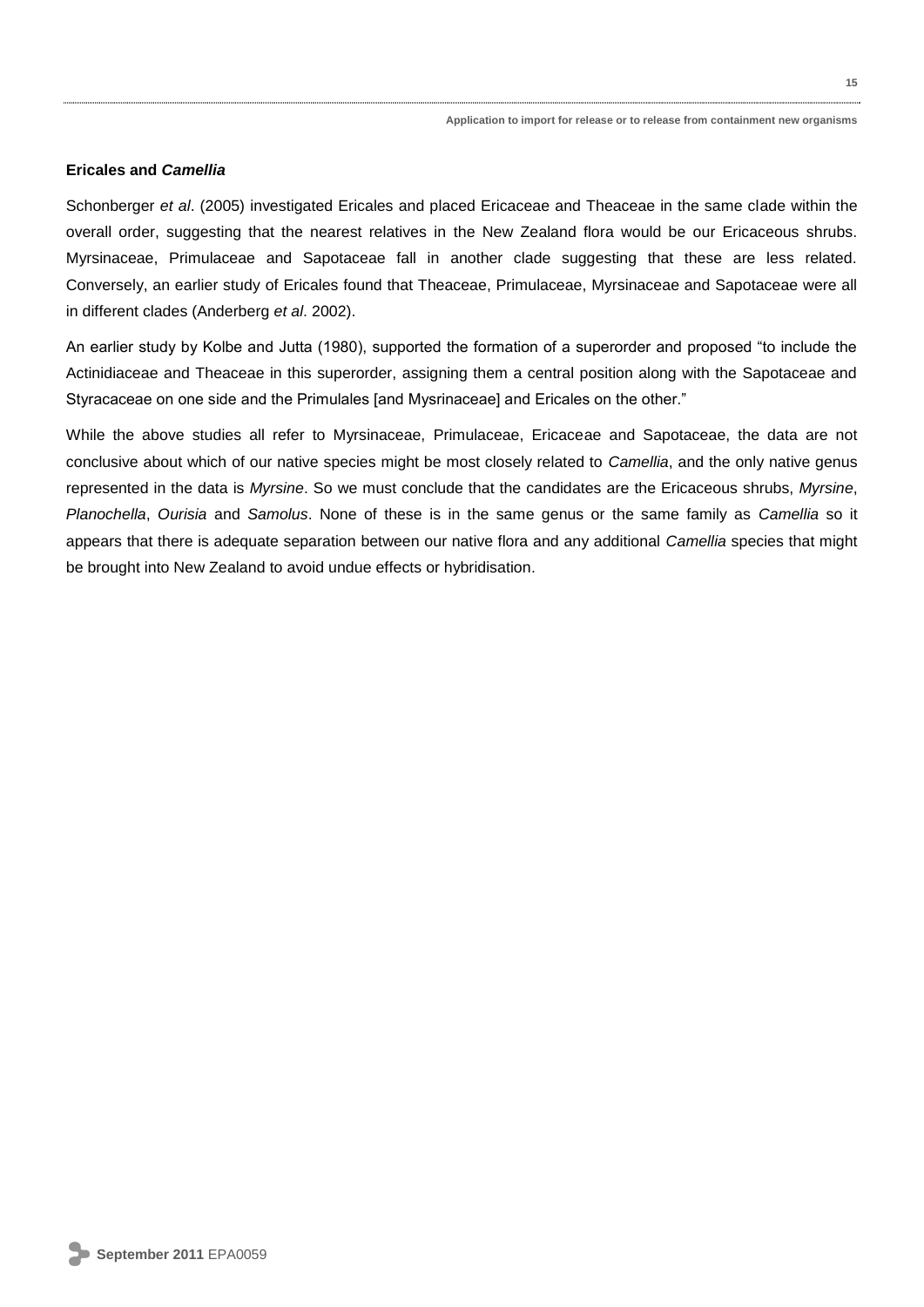**16**

## APPENDIX 4 SUMMARY OF RESPONSES RECEIVED FROM TANGATA WHENUA

| <b>Submitter</b>    | <b>Affiliation</b>              | <b>Comment summary</b>                             |
|---------------------|---------------------------------|----------------------------------------------------|
| Beverley            | Te Runanga o Ngati Awa          | No comment to make.                                |
| Hughes              |                                 |                                                    |
| Mate Heita          | <b>Pukeko Communications</b>    | "I do not support your application as I do not see |
|                     |                                 | any benefits for Aotearoa or te iwi Maori from     |
|                     |                                 | this proposed venture".                            |
| Teri Puketapu       | Te Runanganui o Taranaki Whanui | "no objections".                                   |
|                     | kit e Upoko o te Ika a Maui     |                                                    |
| <b>Rick Barber</b>  | Te wahi Pounamu - Te Tai o      | "I do not oppose your application provided the     |
|                     | Poutini                         | attributes and traits of the Camellia you propose  |
|                     |                                 | to liberate here are confirmed by a credible peer  |
|                     |                                 | review as not presenting any risk to our natural   |
|                     |                                 | biodiversity."                                     |
| Catherine           | Ngati Maniapoto                 | No objection "provided hygiene and biosanitary     |
| Pioletti            |                                 | best practice is followed".                        |
| Harry               | Ngati Kuri Trust Board          | With appropriate conditions "the Board is          |
| <b>Burkhardt</b>    |                                 | supportive of the initiative".                     |
|                     |                                 | *See details in appended letter attached.          |
| <b>Grant Kettle</b> | Raukawa Charitable Trust        | Unable to engage at present on this issue.         |
| Paul Horton         | Tanenuiarangi o Manawatu Inc.   | "We are happy for the Camellia Memorial Trust      |
|                     |                                 | to progress with their application and invigorate  |
|                     |                                 | the New Zealand camellia industry"                 |
|                     |                                 | #See detailed letter appended.                     |
| <b>Jim Doherty</b>  | Tuhoe Tuawhenua Trust           | "I do not have any issues with your application".  |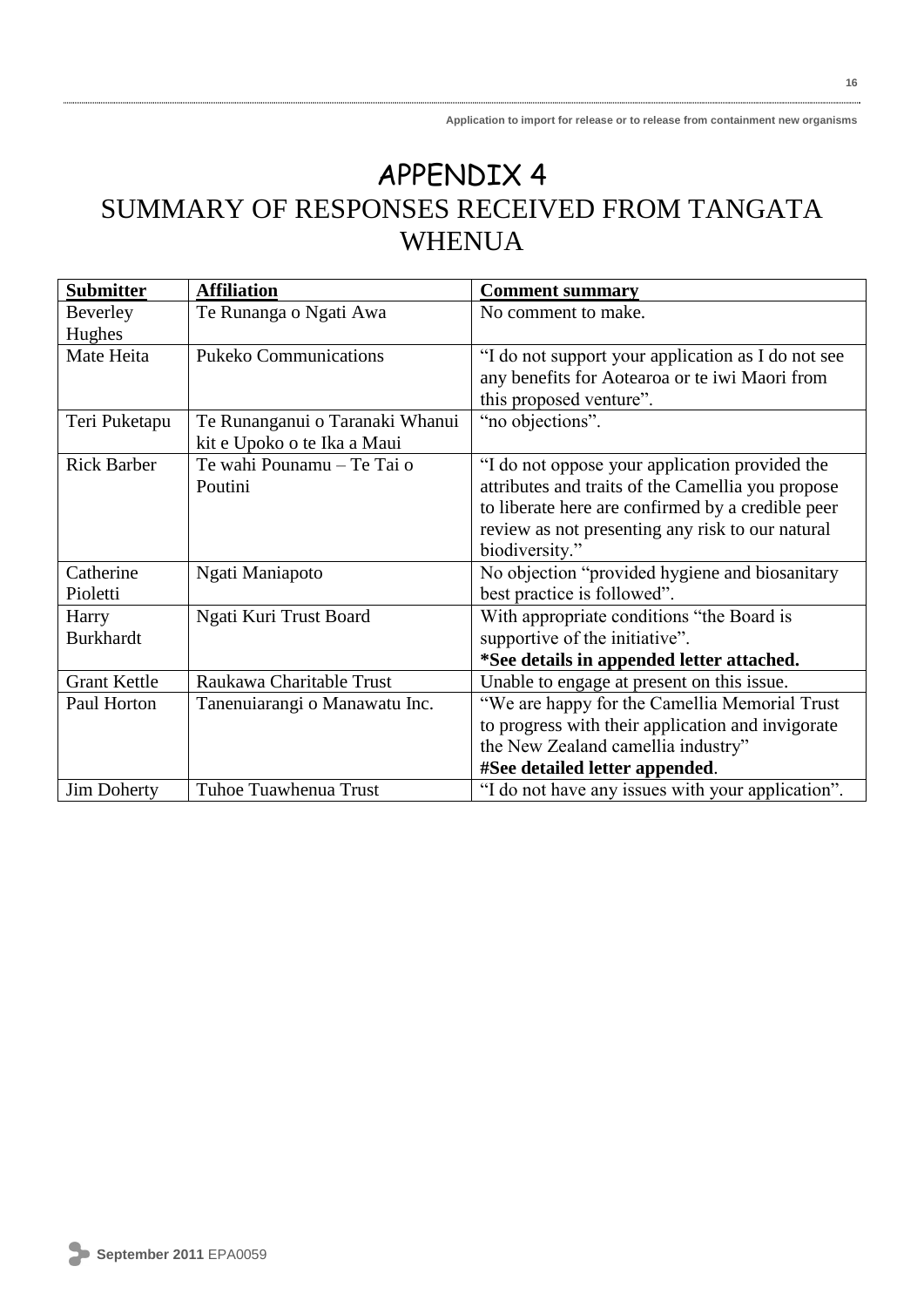**17**

2nd December 2011 The Camellia Memorial Trust 39 Kohekohe Road Waikanae 5036 By e mail als@paradise.net.nz

Attention Vincent Neall

Tena koe Vincent,

I have been made aware of your request to Wayne Petera regarding the Camellia Trust's approach to EPA for approval to import new camellias into New Zealand to help breed resistance to the camellia flower blight *cibornia camelliae*.

The Ngāti Trust Board is mandated to represent nga uri o Ngāti Kuri. Its contemporary rohe begins at Hukatere on Te Oneroa A Tohe across to Maungatohora (Mt Camel) north. It includes Rangitahua (Kermadec Is) and Manawatawhi (Three Kings). Ngati Kuri are the tangatawhenua and kaitiaki for this area.

We appreciate you seeking support from Iwi over your application. We have been led by Wayne's input and also general themes that underpin Ngāti Kuri's role and responsibilities as kaitiaki. As this is a common strategy for dealing with imported diseases/pest our responses are as follows

- First preference is to use global expertise and experience to trial outside New  $\bullet$ Zealand
- If importation of solutions are the final results these need to be carried out in controlled environment
- Durable solutions will require stepped through introduction at a small scale to ensure complete understanding of any collateral damage
- Open sharing of successes and failures.

On this basis the Board is supportive of the initiative.

Heoi ano ra

Harry Burkhardt Chairman Ngāti Kuri Trust Board